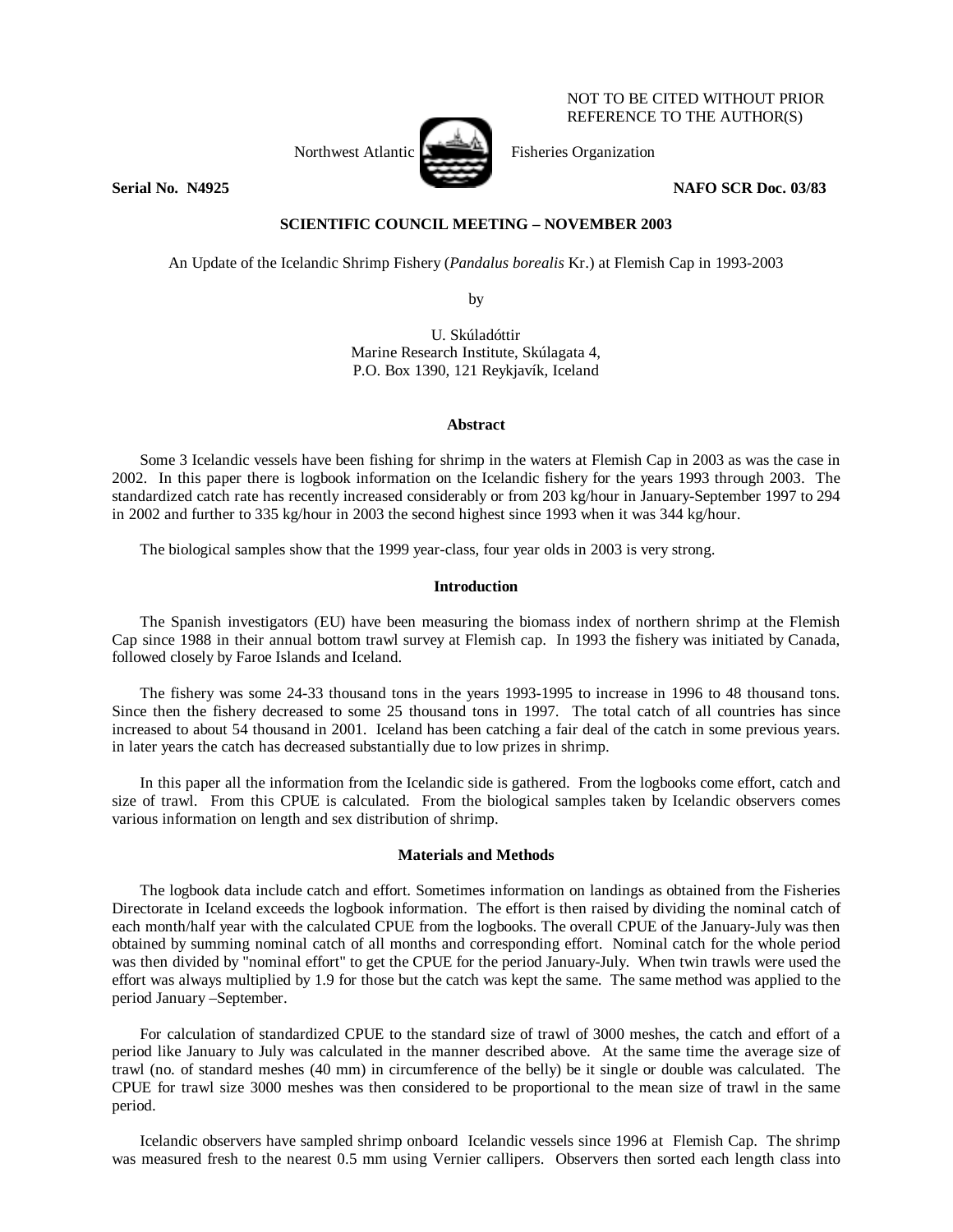males and females using the method of Rasmussen (1953) and the females further into primiparous and multiparous using the sternal spine criterion of McCrary (1971).

 The deviations from an overall mean length frequency distribution (lfd) are calculated using data from Canada, Faroe Islands and Iceland for the years 1993-1995. From 1996-2003 there are only Icelandic data. The basic unit is a promille length frequency distribution for each month where all the samples of that month are compiled. Then a mean overall promille lfd for say April months for all the years 1993-2003 is calculated. From this the overall mean lfd of April is subtracted from the lfd of April in 1993 and so on every year (Fig. 6). What is unusual about each year appears as a deviation high or low. The positive modes are representive of stronger than usual year-classes. As each year-class is supposed to grow from one year to another, the positive bump one year moves to the right t in the next year and so on.

#### **Catch and Effort Data**

 In 2003 the fishery was carried out since January. The catch in 2003 so far is 3 742 tons (Table 1). Iceland increased the total allowable catch (TAC) for Icelandic vessels from 6 800 tons in 1999, to about 10 000 tons for years 2000 to 2002 and to 13 500 for year 2003. In spite of this high TAC the total catch was only 5 300 tons in year 2001, 5 700 tons in 2002.

 The distribution of effort is shown by years in Figure 1 for the years 1999 through 2003. There appears to be a lack of tows in the south east of Flemish Cap area but in other years the distribution of tows is traditional.

The mean CPUE for the year 1997 was the lowest ever for Iceland or 203 kg per trawling hour for the period January through September (Table 2). In 1998 the mean CPUE for the same period was much higher or 266 kg and decreased slightly in 1999 and 2000 to increase in 2001 and 2002 to 294 kg/hour. In 2003 the CPUE was 335 kg/hour,

The average size of gear used was about 3000 meshes in most years, but increased to about 3500 meshes in the years 1999 to 2001 and 4 066 meshes in 2003. The trawl size in year 2003 is by far the largest so the unstandardized CPUE of 2003 gives an impression of unrealistic stock increase. Therefore it makes more sense to look at CPUE at a standard trawl size. At the same time the use of twin trawls has increased in 1998 from a little less than 60% in 1995-1997 to about 67%- 85% in the years 2000 - 2003.

### **Length Frequencies and Age Groups**

 The length frequency distributions of Icelandic samples from 2002 through 2003 are shown by months in Figures 2-3. Two year olds are seen in May year 2001about 15-16 mm CL and get more prominent in the latter part of the year, namely September to December (Skuladottir, 2002). This 1999 year-class is also very prominent in years 2002 and 2003 (figures 2 and 3).

The deviation method (Sund, 1939, Skuladottir, 1981) is very useful in detecting year-classes and can be of great aid in assessing age when it comes to applying the modal analysis. The major drawback of the modal analysis is the fact that it does not tell you how many components there should be in a lfd and sometimes there is e.g. no difference in fitting 4 components when there should indeed be only be 3. From the Figures 4 to 14 it is possible to study the deviations as positive peaks and occasionally as a peak that is at the mean line like in Fig. 14, the 3 year olds of December 1998.

The aforementioned 1999 year-class is first seen as a positive peak in August 2001 (Fig. 10). It can be seen in September as well and then again in November and December. In year 2002 the most prominent peak is that of the 1999 year-class as three year olds in all months from March and onwards (no samples in February). In 2003 this same year-class can be seen all year although sometimes like in April and June 2003 it appears to be mixed with the 1997 and 1998 year-classes. A drawback to the method is when growth slows down there is a fusion with adjacent year-classes which then for a single peak may broader than it should be.

From the deviations in Figures 4-14 it has been attempted to follow the various year-classes and the mean length of each is assessed by eye from the deviations. The results are listed in Table 3 where the 7 year-classes, namely 1993, 1994, 1995, 1996, 1997, 1999 and 2001 are followed. In Table 3, the year stated is the one where the appropriate deviation is assessed. So e.g. the 1993 year-class which was quite strong can be seen first as 2 year old in March 1995 at the CL 14 mm. The 2001 year-class is unusual in being detected already as one year old in September 2002.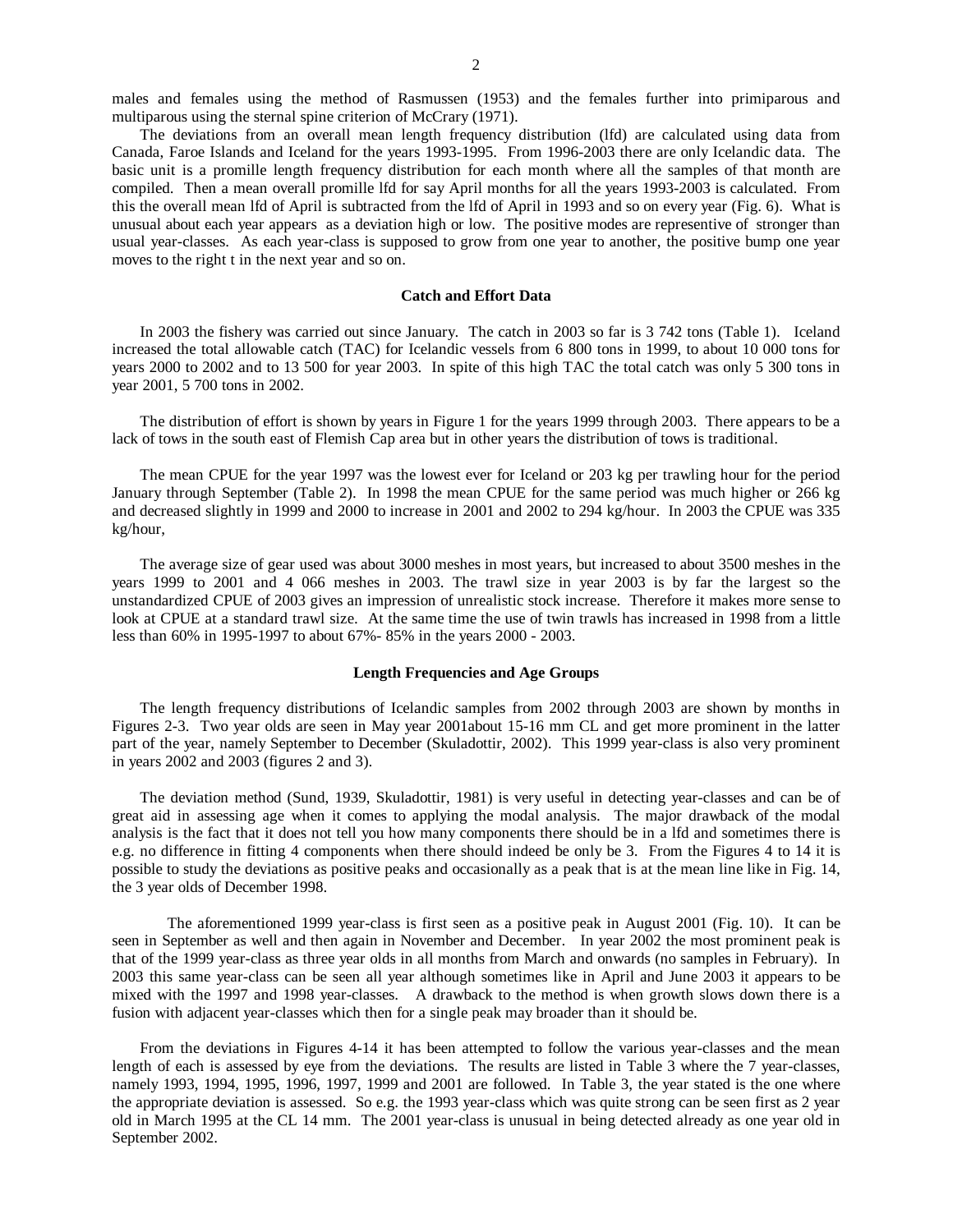#### **By-catch**

The by-catch was about 0.3 % in the years 2002 and 2003, 0.9% in 2000 and 0.8% in 2001 as compared to 0.8% of the shrimp catch in 1999 and 1998, 1.8% in 1997 and 3 % in 1996 (Skúladóttir, 1998). Most of this was redfish or 0.7-0.8 % in the years 1999 to 2002. Other species were wolffish, Greenland halibut and American plaice. Cod was seen for the first time in April 1999, but has not been seen since.

#### **References**

- McCrary, J.A. 1971. Sternal spines as a characteristic for differentiating between females of some Pandalidae. J. Fish. Res. Board Can., 28: 98-100.
- Rasmussen. B. 1953. On the geographical variation in growth and sexual development of the deep sea prawn (*Pandalus borealis* Kr.). Norweg. Fish. and Mar. Invest. Rep., 10 (3): 1-160.

Skuladottir, U. 1981.

- Skúladóttir, U. 1998. The by-catch in the shrimp fishery of Iceland at Flemish Cap in 1997 and 1998 NAFO SCR Doc. 98/29 Serial No. N3016. 5 p.
- Skúladóttir, U. 2002. The Icelandic shrimp fishery (*Pandalus borealis* Kr.) at the Flemish Cap in 1993-2002. NAFO SCR Doc. 02/155 Serial No. N4784. 33 p.

Sund, O. 1939.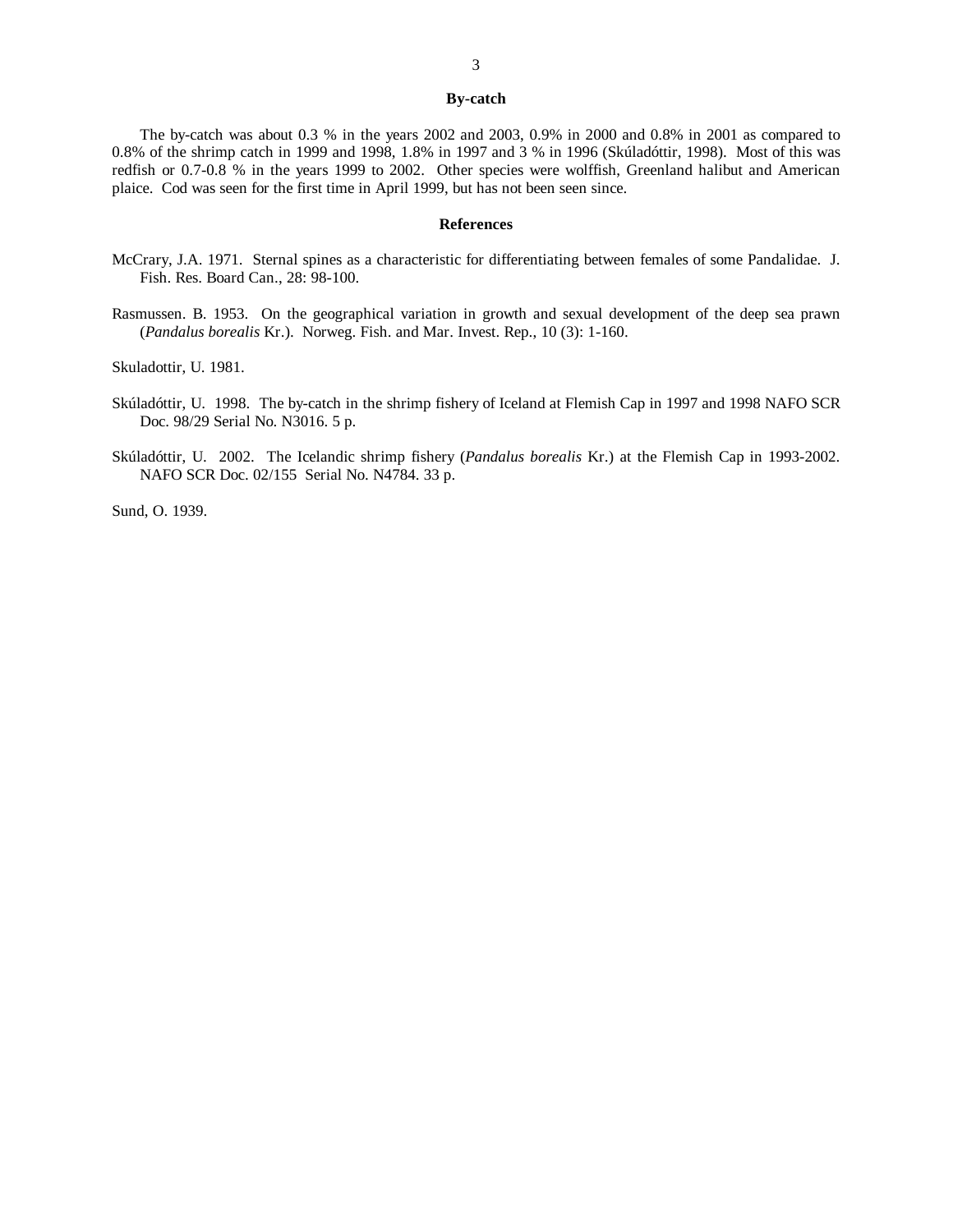Table 1. Catch (tons) effort (trawling hours \*1.9 when double trawl) and unstandardized CPUE (kg/hr) of Icelandic vessels at Flemish Cap.

|       | January - July                                                     |                                                                               |                                                                        | August - December                                                                   |                                                      |                                                             |                                                       | January - July                                                |       |                                               | August - December                                           |                                                  |                                                               |                                                      |                                                    |                                                   |                                                      |
|-------|--------------------------------------------------------------------|-------------------------------------------------------------------------------|------------------------------------------------------------------------|-------------------------------------------------------------------------------------|------------------------------------------------------|-------------------------------------------------------------|-------------------------------------------------------|---------------------------------------------------------------|-------|-----------------------------------------------|-------------------------------------------------------------|--------------------------------------------------|---------------------------------------------------------------|------------------------------------------------------|----------------------------------------------------|---------------------------------------------------|------------------------------------------------------|
| Year  | Month                                                              | <b>CPUE</b>                                                                   | Effort                                                                 | Catch                                                                               | Month                                                | <b>CPUE</b>                                                 | Effort                                                | Catch                                                         | Year  | Month                                         | <b>CPUE</b>                                                 | Effort                                           | Catch                                                         | Month                                                | CPUE                                               | Effort                                            | Catch                                                |
| 1993  | Jun<br>Jul<br>Subtotal<br>Total                                    | 380.2<br>342.4<br>365.7<br>365.7                                              | 1767<br>1097<br>2864<br>2918                                           | 671.8<br>375.6<br>1047.4<br>1067.0                                                  | Aug<br>Sep<br>Oct<br>Nov<br>Dec<br>Subtotal<br>Total | 320.4<br>349.8<br>231.7<br>306.8<br>236.5<br>306.7<br>306.7 | 1334<br>1034<br>334<br>588<br>537<br>3827<br>3834     | 427.4<br>361.7<br>77.4<br>180.4<br>127.0<br>1173.9<br>1176.0  | 2001  | Jan<br>Feb<br>Mar<br>Apr<br>May<br>Jun<br>Jul | 285.9<br>299.9<br>303.6<br>239.6<br>271.1<br>282.9<br>296.5 | 538<br>1593<br>2174<br>45<br>917<br>2777<br>2992 | 153.7<br>477.6<br>660.0<br>10.8<br>248.7<br>785.6<br>887.2    | Aug<br>Sep<br>Oct<br>Nov<br>Dec                      | 292.6<br>277.3<br>267.5<br>253.4<br>500.8          | 2094<br>1160<br>1563<br>1210<br>404               | 612.9<br>321.6<br>418.1<br>306.6<br>202.5            |
| 1994  | Jan<br>Feb<br>Mar<br>Jun<br>Jul<br>Subtotal                        | 228.5<br>371.8<br>295.5<br>256.4<br>212.9<br>248.6                            | 144<br>510<br>531<br>1297<br>2653<br>5135                              | 32.9<br>189.6<br>156.9<br>332.5<br>564.8<br>1276.7                                  | Aug<br>Sep<br>Oct<br>Nov<br>Dec<br>Subtotal          | 175.3<br>126.9<br>125.4<br>115.5<br>75.0<br>154.2           | 1657<br>476<br>492<br>181<br>8<br>2814                | 290.4<br>60.4<br>61.7<br>20.9<br>0.6<br>434<br>636            | 2002  | Subtotal<br>Total<br>Jan<br>Feb<br>Mar<br>Apr | 292.1<br>292.1<br>292.6<br>343.4<br>264.6<br>305.7<br>330.8 | 11036<br>11036<br>372<br>705<br>1786<br>2056     | 3223.6<br>3223.6<br>108.9<br>242.0<br>472.4<br>628.4<br>806.6 | Subtotal<br>Total<br>Aug<br>Sep<br>Oct<br>Nov<br>Dec | 289.5<br>289.5<br>311.7<br>313.2<br>234.7<br>312.9 | 6431<br>7178<br>1739<br>1054<br>923<br>559<br>437 | 1861.7<br>2077.8<br>542.0<br>330.0<br>216.7<br>174.9 |
| 1995  | Total<br>Feb<br>Mar<br>Apr<br>May                                  | 248.6<br>280.0<br>246.8<br>149.9<br>260.1                                     | 6693<br>65<br>711<br>1487<br>2617                                      | 1664.0<br>18.2<br>175.5<br>222.9<br>680.7                                           | Total<br>Aug<br>Sep<br>Oct<br>Nov                    | 178.0<br>134.1<br>166.3<br>144.4                            | 154.2 4123.7<br>4869<br>2928<br>2088<br>1074          | 866.9<br>392.5<br>347.2<br>155.1                              |       | May<br>Jun<br>Jul<br>Subtotal<br>Total        | 346.0<br>444.6<br>330.6<br>330.6                            | 2439<br>2113<br>1241<br>10710<br>10711           | 731.1<br>551.7<br>3541.1<br>3541.1                            | Subtotal<br>Total                                    | 359.9<br>301.6<br>301.6                            | 7296                                              | 157.1<br>4711 1420.7<br>2200.3                       |
|       | June<br>Jul<br>Subtotal<br>Total                                   | 248.9<br>249.5<br>241.5<br>241.5                                              | 3733<br>6625<br>15238<br>16932                                         | 929.2<br>1653.0<br>3679.5<br>4088.5                                                 | Dec<br>Subtotal<br>Total                             | 174.5<br>161.6<br>161.6                                     | 740<br>11699<br>21868                                 | 129.1<br>1890.8<br>3534.4                                     | 2003* | Jan<br>Feb<br>Mar<br>Apr<br>May               | 384.3<br>422.0<br>565.1<br>430.9                            | 162<br>715<br>1303<br>967                        | 62.1<br>301.8<br>736.3<br>416.5                               | Aug<br>Sep                                           | 242.1                                              | 718                                               | 173.8                                                |
| 1996  | Jan<br>Feb<br>Mar<br>Apr<br>May                                    | 207.2<br>251.7<br>261.8<br>211.2<br>189.1                                     | 1755<br>1326<br>4604<br>10754<br>12749                                 | 363.7<br>333.7<br>1205.1<br>2271.2<br>2410.2                                        | Aug<br>Sep<br>Oct<br>Nov<br>Dec                      | 165.4<br>167.1<br>129.7<br>137.9<br>158.1                   | 8156<br>8089<br>5482<br>1456<br>253                   | 1349.4<br>1351.7<br>711.2<br>200.8<br>40.0                    |       | Jun<br>Jul<br>Subtotal<br>Total               | 329.7<br>287.6<br>444.2<br>444.2                            | 925<br>85<br>4157<br>6937                        | 305.1<br>24.5<br>1846.3<br>3081.0                             | Subtotal<br>Total                                    |                                                    |                                                   |                                                      |
|       | Jun<br>Jul<br>Subtotal<br>Total                                    | 202.5<br>235.9<br>214.2<br>214.2                                              | 13933<br>11963<br>57084<br>64760                                       | 2821.5<br>2821.5<br>12226.9<br>13871.0                                              | Subtotal<br>Total                                    | 155.9<br>155.9                                              | 23436<br>43689                                        | 3653.1<br>6810.0                                              |       |                                               |                                                             |                                                  |                                                               |                                                      |                                                    |                                                   |                                                      |
| 1997  | Jan<br>Feb<br>Apr<br>May<br>Jun<br>Jul<br>Subtotal<br>Total        | 175.8<br>214.7<br>135.0<br>141.4<br>167.7<br>209.2<br>177.3<br>177.3          | 413<br>621<br>514<br>3736<br>5386<br>5802<br>16472<br>19478            | 72.6<br>133.3<br>69.4<br>528.2<br>903.2<br>1213.7<br>2920.4<br>3453.3               | Aug<br>Sep<br>Oct<br>Nov<br>Dec<br>Subtotal<br>Total | 206.7<br>202.4<br>222.0<br>192.5<br>176.9<br>206.4<br>206.4 | 4252<br>3476<br>2519<br>1039<br>429<br>11715<br>14681 | 879.0<br>703.6<br>559.1<br>200.0<br>75.9<br>2417.6<br>3029.6  |       |                                               |                                                             |                                                  |                                                               |                                                      |                                                    |                                                   |                                                      |
| 1998  | Feb<br>Mar<br>Apr<br>May<br>Jun<br>Jul<br>Subtotal<br>Total        | 217.2<br>206.8<br>229.5<br>261.4<br>330.7<br>285.3<br>282.1<br>282.1          | 297<br>812<br>880<br>2820<br>3537<br>4117<br>12463<br>12657            | 64.5<br>167.9<br>202.0<br>737.2<br>1169.7<br>1174.7<br>3516.0<br>3570.8             | Aug<br>Sep<br>Oct<br>Nov<br>Dec<br>Subtotal<br>Total | 256.4<br>184.5<br>196.3<br>204.6<br>222.5<br>207.8<br>207.8 | 3184<br>5028<br>3612<br>1761<br>644<br>14229<br>14447 | 816.3<br>927.5<br>708.9<br>360.3<br>143.3<br>2956.3<br>3001.5 |       |                                               |                                                             |                                                  |                                                               |                                                      |                                                    |                                                   |                                                      |
| 1999' | Feb<br>Mar<br>Apr<br>May<br>Jun<br>Jul<br>Subtotal<br>Total        | 350.5<br>289.4<br>253.0<br>249.5<br>285.8<br>280.4<br>271.5<br>271.5          | 382<br>1851<br>3483<br>5941<br>5993<br>5224<br>22874<br>24009          | 133.9<br>535.7<br>881.2<br>1482.3<br>1712.7<br>1464.6<br>6210.4<br>6518.6           | Aug<br>Sep<br>Oct<br>Nov<br>Dec<br>Subtotal<br>Total | 250.8<br>235.5<br>255.6<br>256.2<br>230.6<br>249.0<br>249.0 | 3642<br>1371<br>2150<br>2173<br>989<br>10325<br>10837 | 913.4<br>322.9<br>549.6<br>556.8<br>228.1<br>2570.8<br>2698.4 |       |                                               |                                                             |                                                  |                                                               |                                                      |                                                    |                                                   |                                                      |
| 2000  | Jan<br>Feb<br>Mar<br>Apr<br>May<br>Jun<br>Jul<br>Subtotal<br>Total | 263.8<br>280.5<br>306.3<br>280.7<br>231.9<br>304.3<br>250.1<br>272.7<br>272.7 | 1050<br>2206<br>3297<br>4378<br>4943<br>3679<br>3064<br>22618<br>22618 | 277.0<br>618.8<br>1009.8<br>1229.0<br>1146.6<br>1119.6<br>766.4<br>6167.2<br>6167.2 | Aug<br>Sep<br>Oct<br>Nov<br>Dec<br>Subtotal<br>Total | 244.9<br>239.0<br>274.8<br>256.1<br>267.5<br>254.1<br>254.1 | 2357<br>2134<br>1787<br>2984<br>798<br>10060<br>11051 | 577.1<br>510.2<br>491.1<br>764.3<br>213.5<br>2556.2<br>2807.8 |       |                                               |                                                             |                                                  |                                                               |                                                      |                                                    |                                                   |                                                      |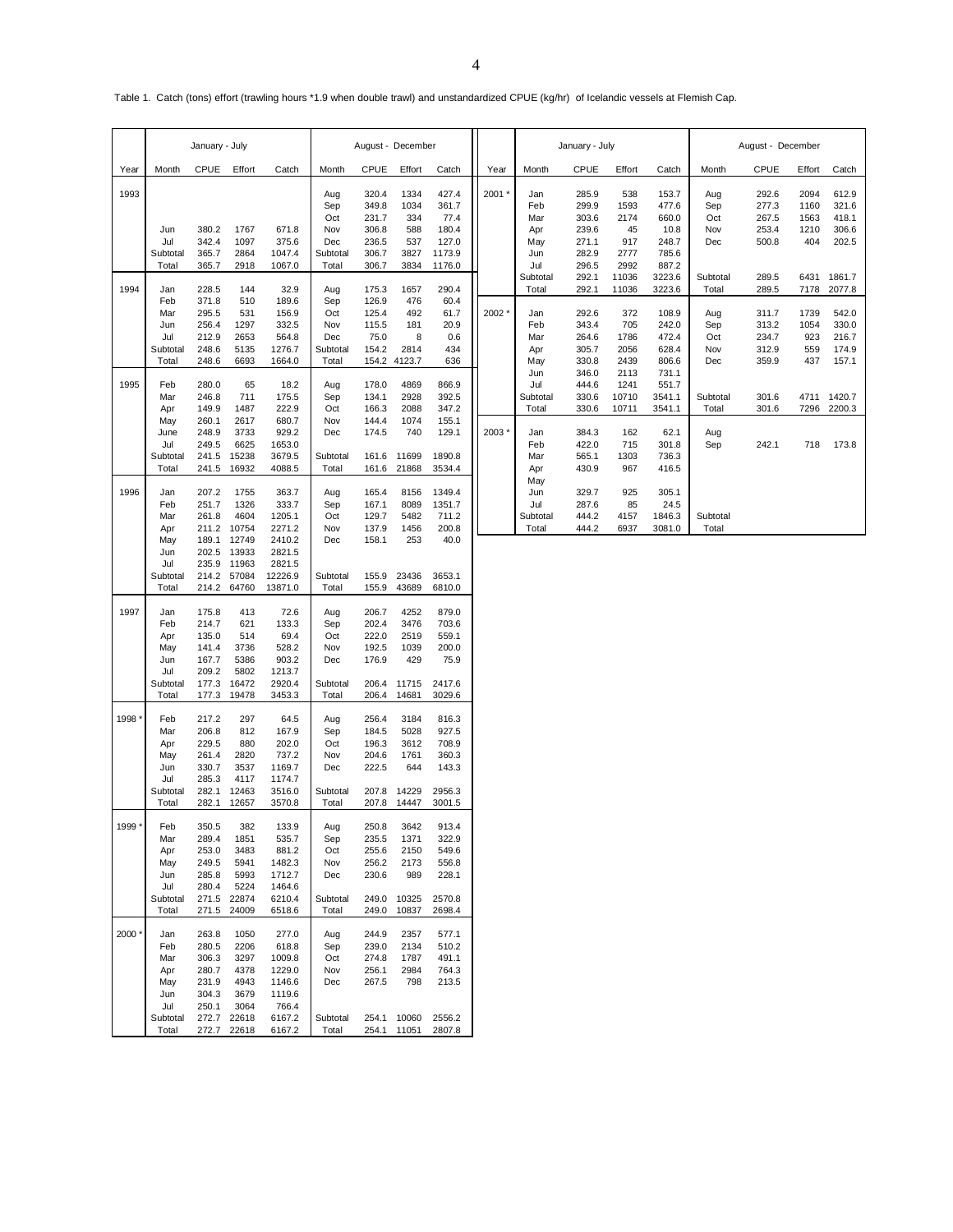| size of trawl. In calculations of CPUE the effort of twin trawls is multiplied by 1.9. |         |      |                          |                                                                                                                                  |            |                           |              |               |  |  |  |  |
|----------------------------------------------------------------------------------------|---------|------|--------------------------|----------------------------------------------------------------------------------------------------------------------------------|------------|---------------------------|--------------|---------------|--|--|--|--|
| Year                                                                                   | Tons    |      | % of catch No. of meshes | Nominal Catch Twin trawls Mean trawl size Unstandardized CPUE at size Mean trawl size Unstandardized CPUE at size<br><b>CPUF</b> | 3000 trawl | No. of meshes             | CPUF.        | 3000 trawl    |  |  |  |  |
|                                                                                        |         |      | January-July             | Januarv-July                                                                                                                     |            | January-July January-Sept | Januarv-Sept | January-Sept. |  |  |  |  |
| 1993                                                                                   | 2 2 4 3 | 43.4 | 3063                     | 373                                                                                                                              | 363        | 3102                      | 356          | 344           |  |  |  |  |

1994 2 300 54.4 2994 238 **240** 2951 216 219 1995 7623 38.2 2779 254 **283** 2733 228 251 1996 20681 42.9 2803 206 **218** 2813 198 211 1997 6483 53.4 2780 188 **192** 2921 198 203 1998 6572 74.8 3016 288 **294** 2974 264 266 1999 9217 70.6 3441 280 **252** 3402 276 243 2000 8978 81.4 3528 287 **245** 3528 282 240 2001 5301 63.0 3571 328 **290** 3518 325 289 2002 5741 73.6 3713 370 **305** 3713 363 294 2003 3081 85.0 4190 486 **348** 4066 455 335

Table 2. Nominal catch for the whole year and some averages calculated from the Icelandic logbooks to show trends in CPUEs and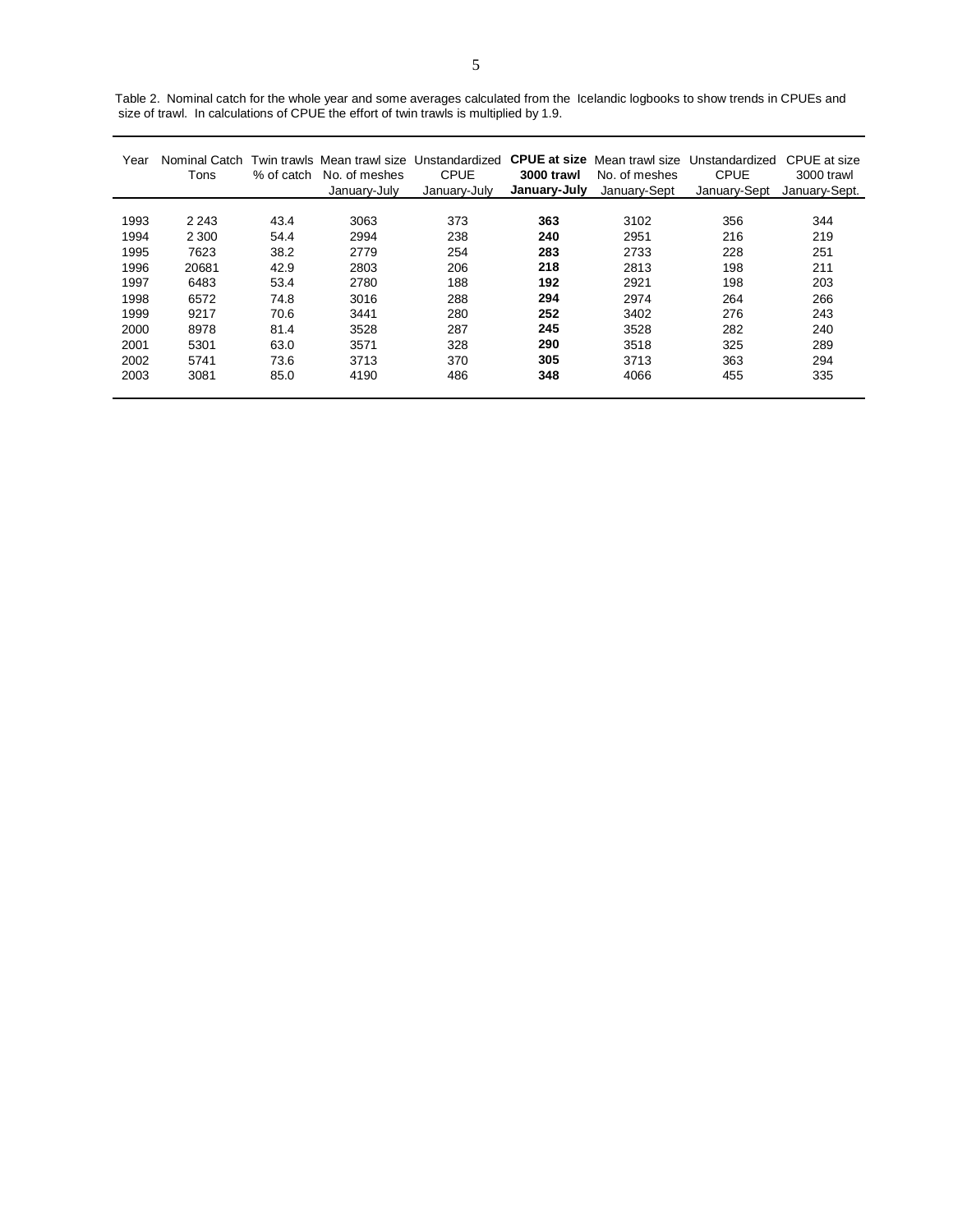| Months       | 1995 | 1996         | 1997         | 1998         | 1999         | 2000         | 2001 | 2002 |      | 2003 Average |
|--------------|------|--------------|--------------|--------------|--------------|--------------|------|------|------|--------------|
|              |      | 1 years      |              |              |              |              |      |      |      |              |
| Sept.        |      |              |              |              |              |              |      | 12.5 |      |              |
| Nov.         |      |              |              |              |              |              |      | 13.8 |      |              |
|              |      | 2 years      |              |              |              |              |      |      |      |              |
| Jan.<br>Feb. |      |              |              |              |              |              |      |      | 13.5 | 13.5         |
| Mar.         | 14.0 |              |              |              |              |              | 14.0 |      |      | 14.0         |
| Apr.         | 14.5 |              |              | 13.0         | 12.7         |              |      |      | 14.6 | 13.7         |
| May          | 15.5 |              |              |              |              |              |      |      |      | 15.5         |
| Jun.         | 15.7 |              |              |              |              |              |      |      |      | 15.7         |
| Jul.         | 16.2 |              |              | 14.8         |              |              |      |      | 17.2 | 16.1         |
| Aug.         |      | 15.5         | 15.5         |              |              |              | 16.5 |      |      | 15.8         |
| Sept.        | 16.5 |              |              |              |              |              | 16.5 | 16.0 |      | 16.3         |
| Oct.         | 17.5 | 16.0         | 16.0         | 17.5         | 15.5         |              |      |      |      | 16.5         |
| Nov.         | 18.3 |              | 16.5         | 16.0         | 15.5         |              |      | 17.2 |      | 16.7         |
| Dec.         | 18.2 |              |              | 16.0         |              |              | 16.2 |      |      | 16.8         |
|              |      | 3 years      |              |              |              |              |      |      |      |              |
| Feb.         |      |              | 18.5         | 17.5         |              | 15.7         |      |      |      | 17.2         |
| Mar.         |      | 19.0         |              | 17.8         | 16.0         | 16.7         |      | 16.7 |      | 17.2         |
| Apr.         |      | 20.0         | 18.5         | 18.3         | 16.2         | 16.8         |      | 17.5 |      | 17.9         |
| May          |      | 20.0         | 18.7         | 18.5         | 17.2         | 17.6         |      | 18.5 |      | 18.4<br>19.0 |
| Jun.<br>Jul. |      | 20.5         | 19.4         | 19.0<br>19.2 | 18.0         | 18.5         |      | 18.3 |      | 19.2         |
| Aug.         |      | 20.7<br>21.0 | 19.0<br>19.2 | 19.7         | 18.3<br>18.0 | 18.7<br>18.5 |      | 18.5 |      | 19.2         |
| Sept.        |      | 20.8         | 19.5         | 19.5         | 18.5         |              |      |      |      | 19.6         |
| Oct.         |      | 21.2         | 19.7         | 19.8         | 18.6         |              |      | 19.7 |      | 19.8         |
| Nov.         |      | 22.0         | 20.3         | 20.5         |              |              |      | 20.3 |      | 20.8         |
| Dec.         |      | 22.2         | 20.7         | 20.7         | 19.2         | 19.5         |      | 19.8 |      | 20.4         |
|              |      | 4 years      |              |              |              |              |      |      |      |              |
| Feb.         |      |              | 23.0         | 21.2         | 20.7         |              | 20.5 |      |      | 21.4         |
| Mar.         |      |              |              | 22.0         | 22.0         |              | 21.5 |      | 20.7 | 21.6         |
| Apr.         |      |              | 23.0         | 22.3         | 22.0         |              |      |      |      | 22.4         |
| May          |      |              | 22.7         | 22.6         | 22.6         |              | 21.8 |      | 20.7 | 22.1         |
| Jun.         |      |              | 23.3         | 22.7         | 23.0         |              | 21.8 |      |      | 22.7         |
| Jul.         |      |              | 23.3         | 23.0         | 23.2         | 20.8         | 22.0 |      |      | 22.5         |
| Aug.         |      |              | 23.5         | 22.7         | 23.5         | 20.8         | 21.7 |      |      | 22.4         |
| Sept.        |      |              | 23.5         | 22.8         | 23.2         |              | 22.0 |      |      | 22.9         |
| Oct.         |      |              | 23.8         | 22.7         | 23.0         |              |      |      |      | 23.2         |
| Nov.<br>Dec. |      |              |              | 23.5<br>23.7 |              | 22.0         | 21.8 |      |      | 22.8<br>22.8 |
|              |      | 5 years      |              |              |              |              |      |      |      |              |
| Feb.         |      |              |              | 25.2         | 23.7         |              |      |      |      | 24.5         |
| Mar.         |      |              |              | 25.7         | 23.7         |              |      |      |      | 24.7         |
| Apr.         |      |              |              |              |              |              |      |      |      |              |
| May          |      |              |              |              | 24.5         |              | 24.0 | 23.7 |      | 24.1         |
| Jun.         |      |              | 25.2         |              | 25.0         | 24.5         | 24.2 | 24.0 |      | 24.6         |
| Jul.         |      |              |              |              |              |              | 24.8 | 24.3 |      | 24.6         |
| Aug.         |      |              |              | 26.7         |              |              | 24.0 | 24.5 |      | 25.1         |
| Sept.        |      |              |              |              |              | 24.5         | 24.2 | 24.0 |      | 24.2         |
| Oct.         |      |              |              | 26.3         |              |              | 25.2 | 24.0 |      | 25.2         |
| Nov.         |      |              |              | 27.0         |              |              | 25.5 | 25.0 |      | 25.8         |
| Dec.         |      |              |              | 26.8         | 24.7         |              |      | 24.5 |      | 25.3         |
|              |      | 6 years      |              |              |              |              |      |      |      | 26.2         |
| Feb.<br>Mar. |      |              |              |              | 26.2         |              |      |      |      |              |
| Apr.         |      |              |              |              |              |              |      |      |      |              |
| May          |      |              |              |              |              |              |      |      |      |              |
| Jun.         |      |              |              |              |              |              |      |      |      |              |
| Jul.         |      |              |              |              |              |              |      | 26.0 |      | 26.0         |
| Aug.         |      |              |              |              |              |              |      |      |      |              |
| Sept.        |      |              |              |              |              |              |      |      |      |              |
| Oct.         |      |              |              |              |              |              |      | 25.8 |      | 25.8         |
| Nov.         |      |              |              |              |              |              |      |      |      |              |
| Dec.         |      |              |              |              |              |              |      |      |      |              |
|              |      |              |              |              |              |              |      |      |      |              |

Table 3. Length at age as assessed by eye from the deviations in length frequency distributions each month in figures 5 to 14.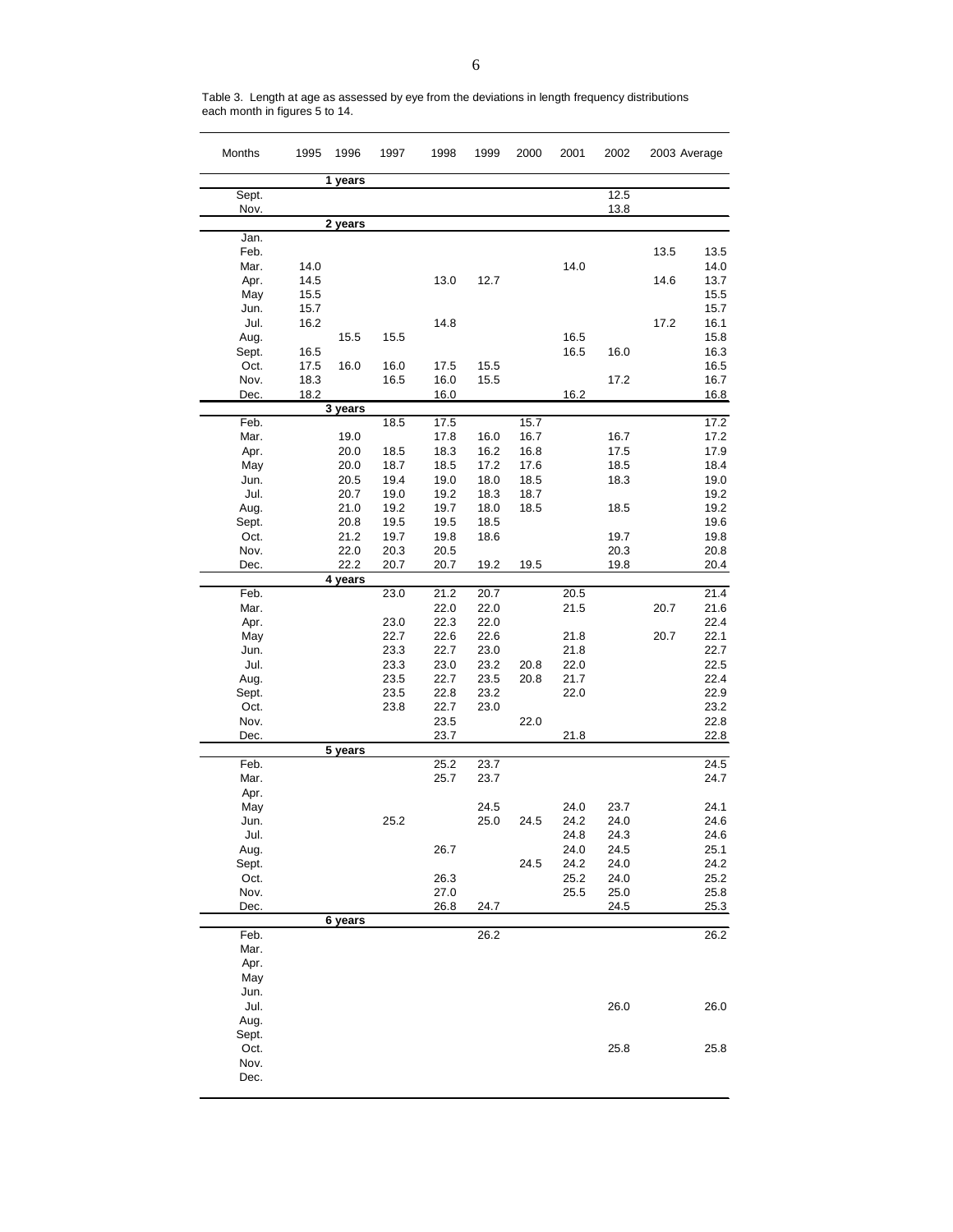

Fig. 1. Shrimp in Div. 3 M: Towing positions in the Icelandic fleet on Flemish Cap in years 2000-2003.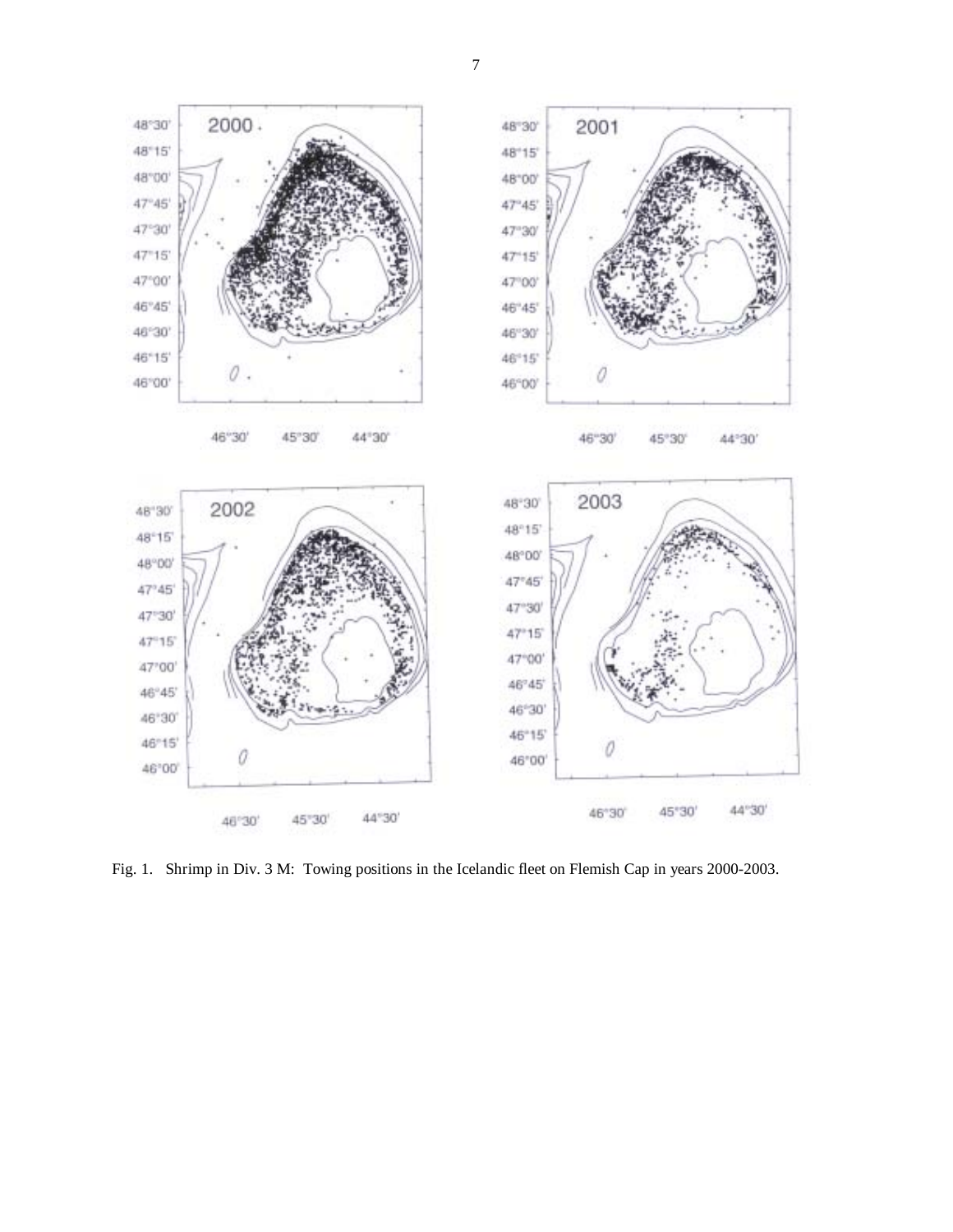

Fig.2. Shrimp in Div. 3M: The length frequency distribution of northern shrimp at Flemish Cap by months in 2002.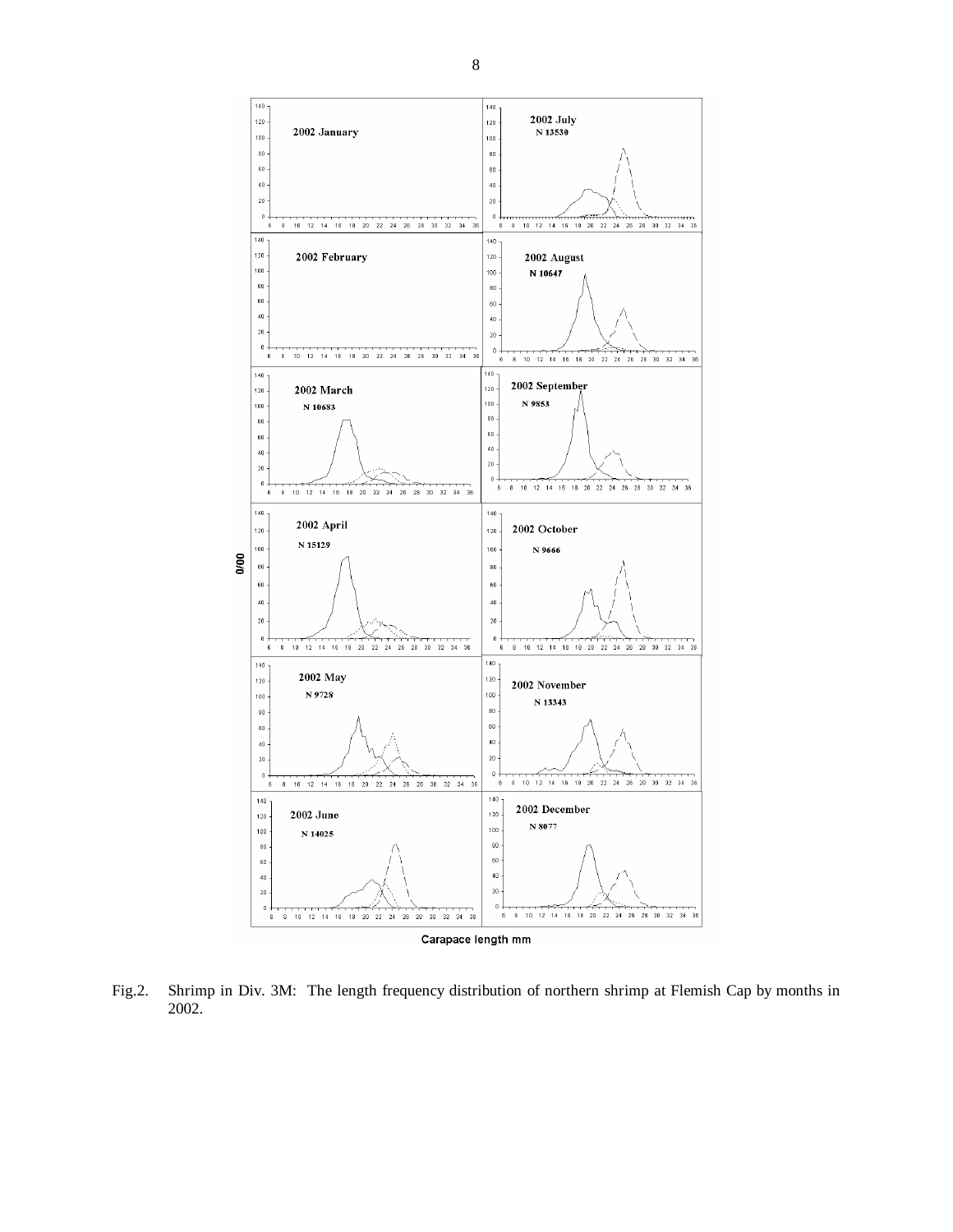

**Carapace length mm**

Fig. 3. Shrimp in Div. 3M: The length frequency distribution of northern shrimp at Flemish Cap by months in 2003.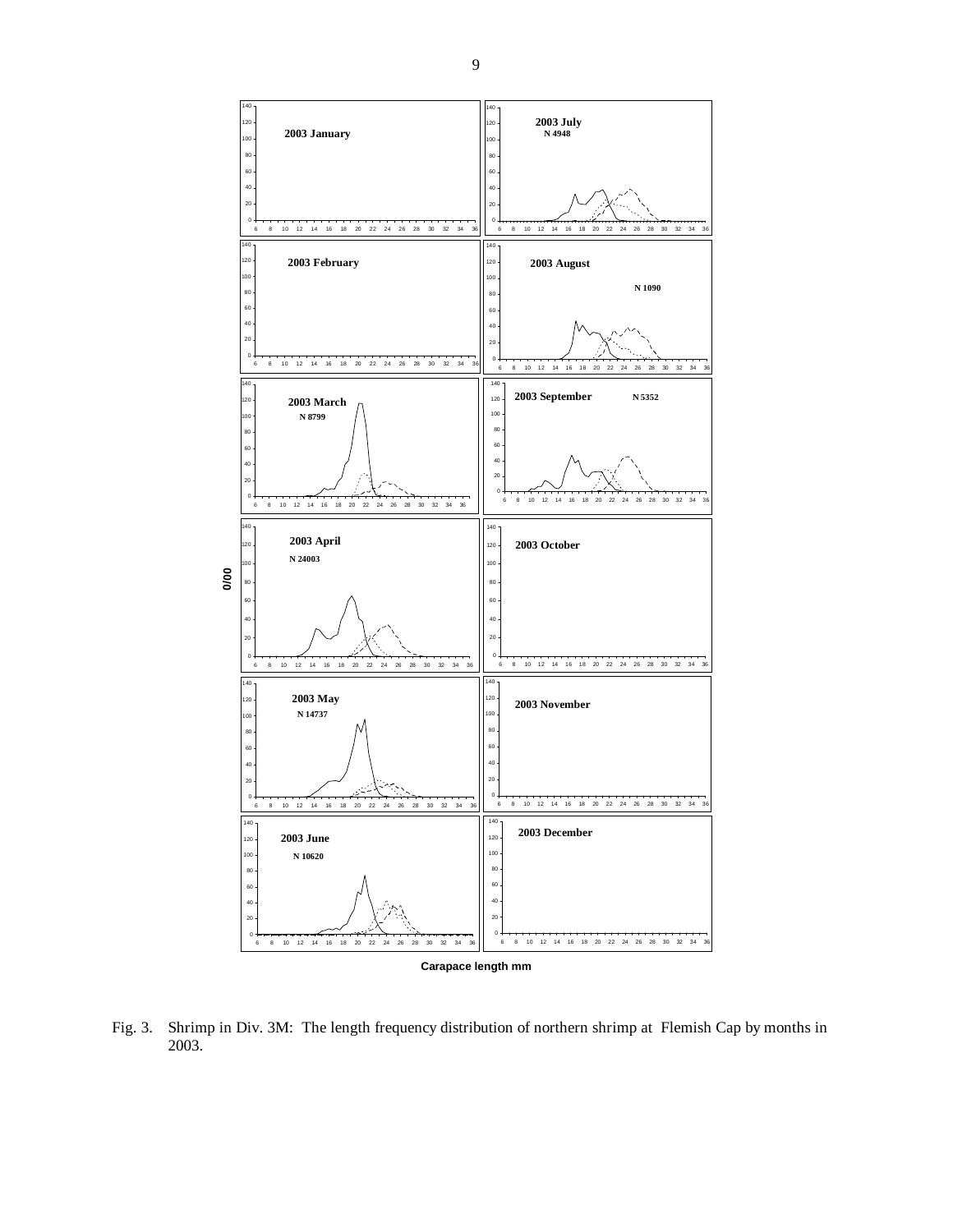

Fig. 4. Shrimp in Div. 3 M: The deviations of length frequencies of northern shrimp by years in February from the mean lfd. of the years 1997-2003 in the same month.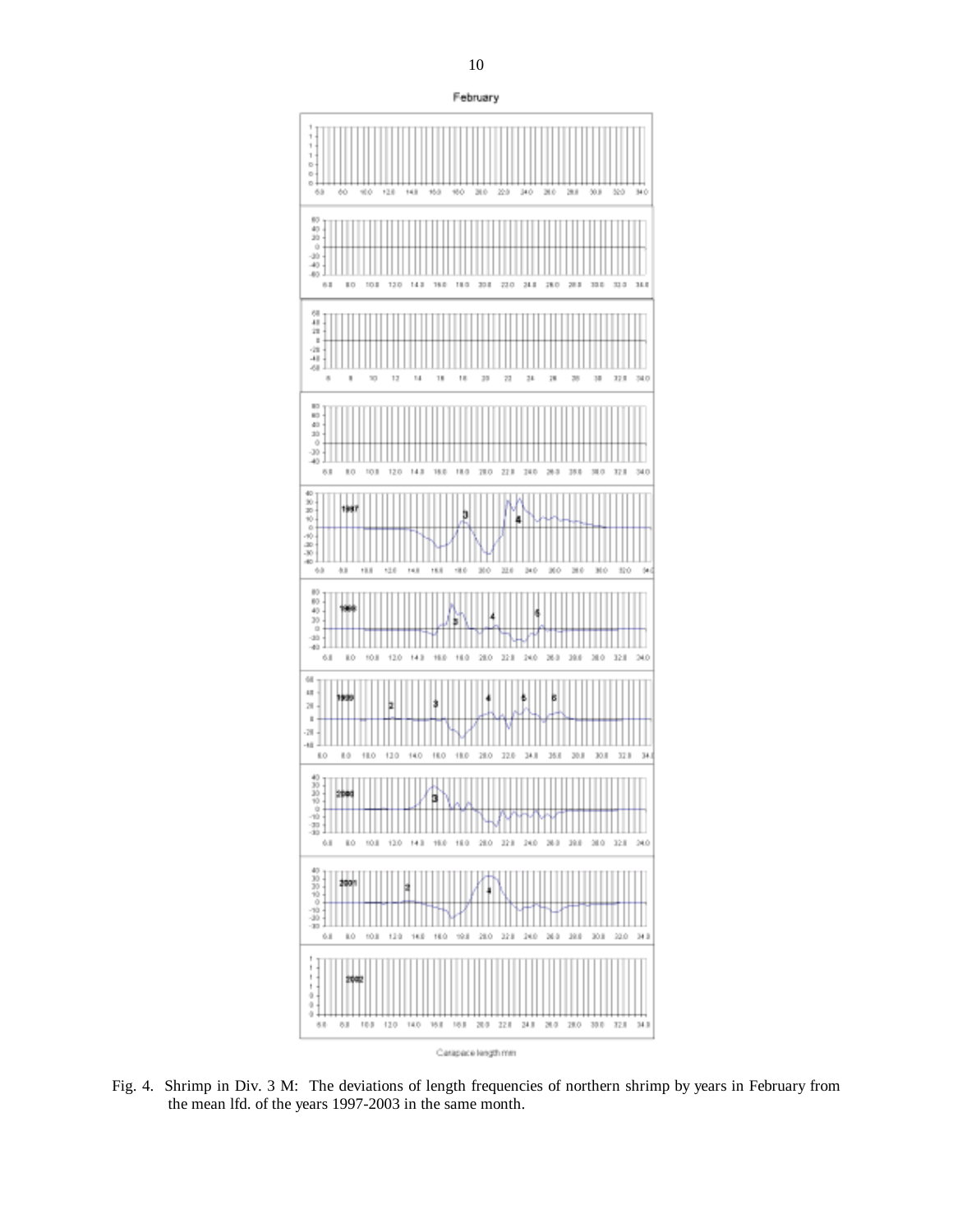

Fig. 5. Shrimp in Div. 3 M: The deviations of length frequencies of northern shrimp by years in March from the mean lfd. of the years 1994-2003 in the same month.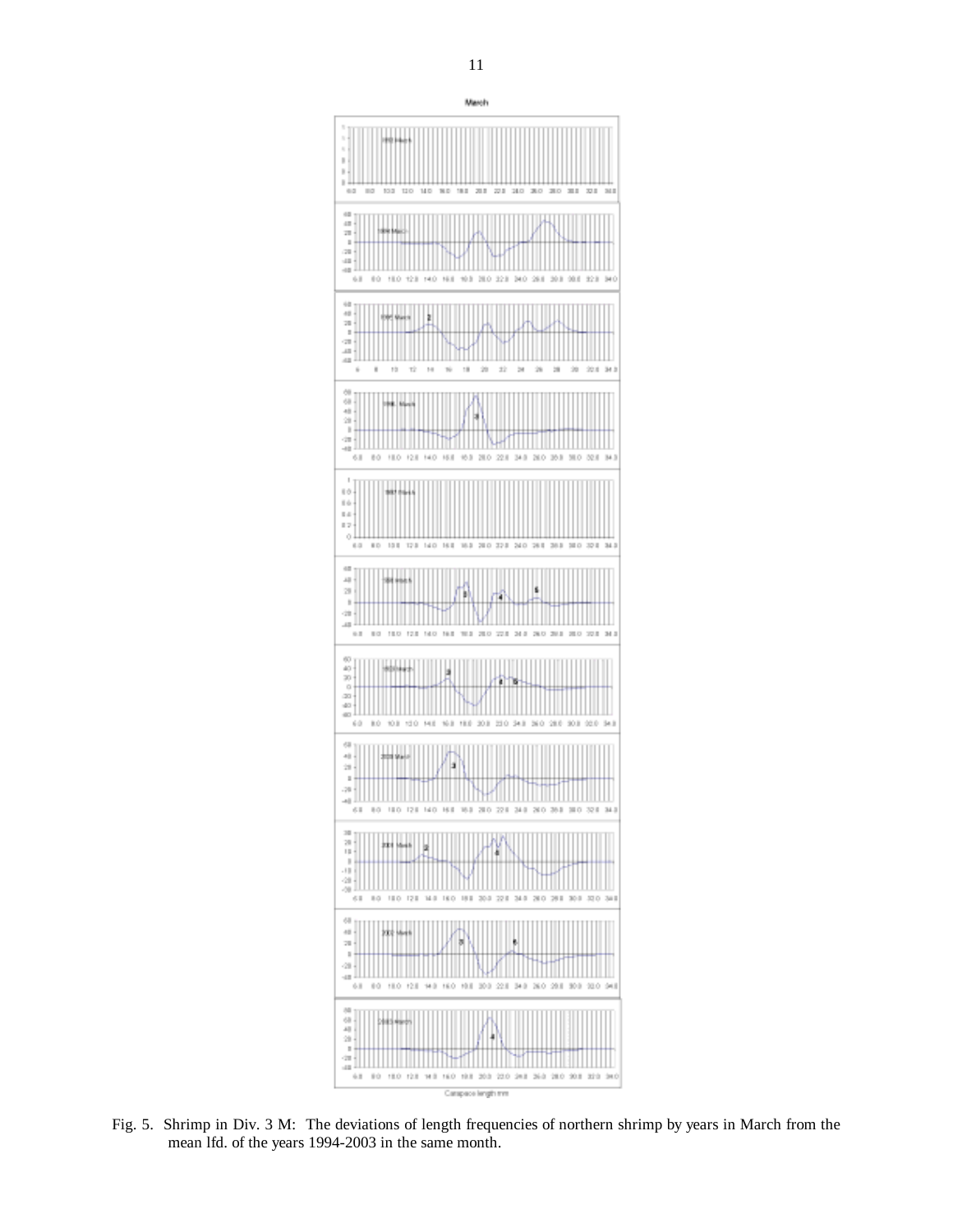

Carapace length mm

Fig. 6. Shrimp in Div. 3 M: The deviations of length frequencies of northern shrimp by years in April from the mean lfd. of the years 1994-2003 in the same month.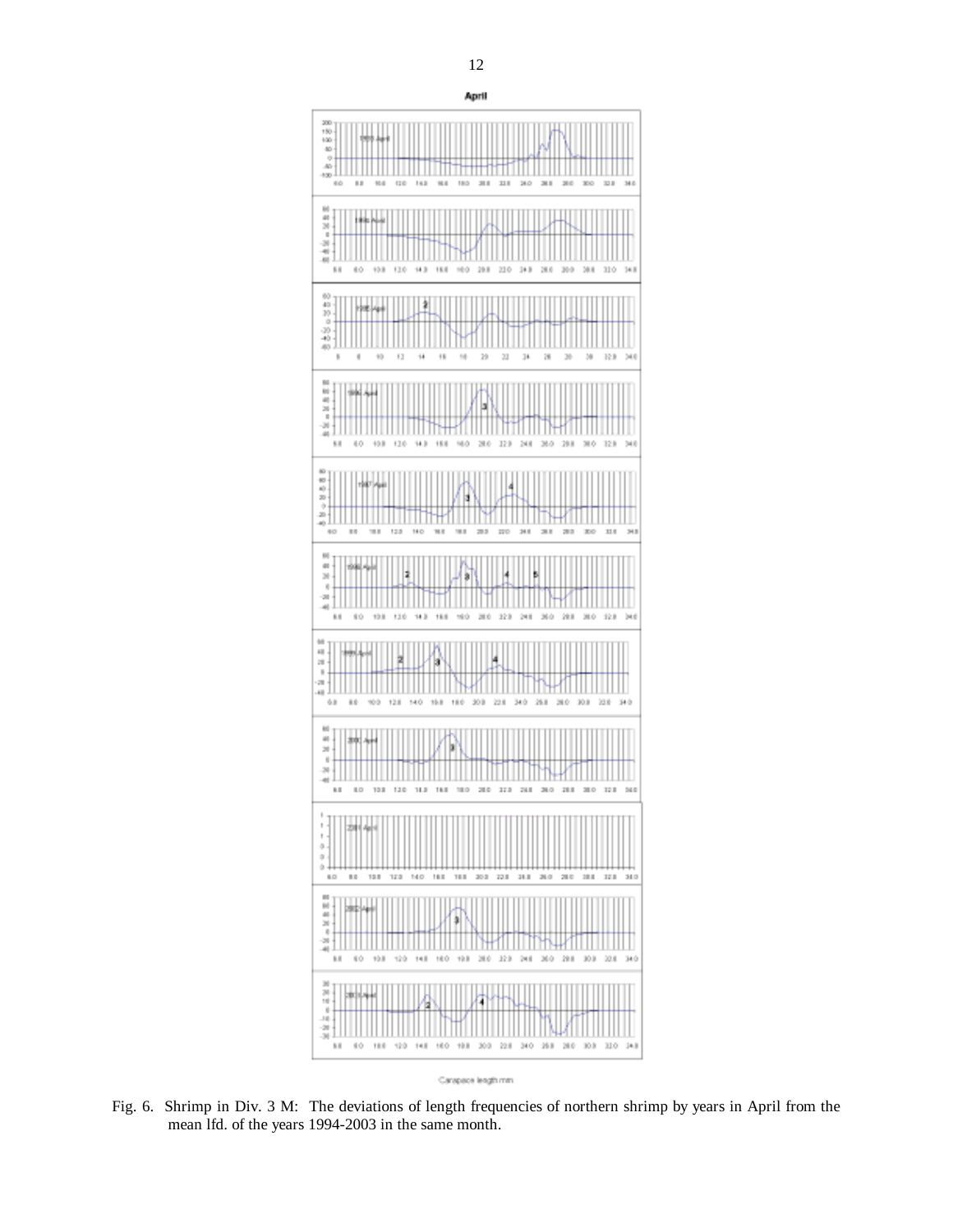

Fig. 7. Shrimp in Div. 3 M: The deviations of length frequencies of northern shrimp by years in May from the mean lfd. of the years 1993-2003 in the same month.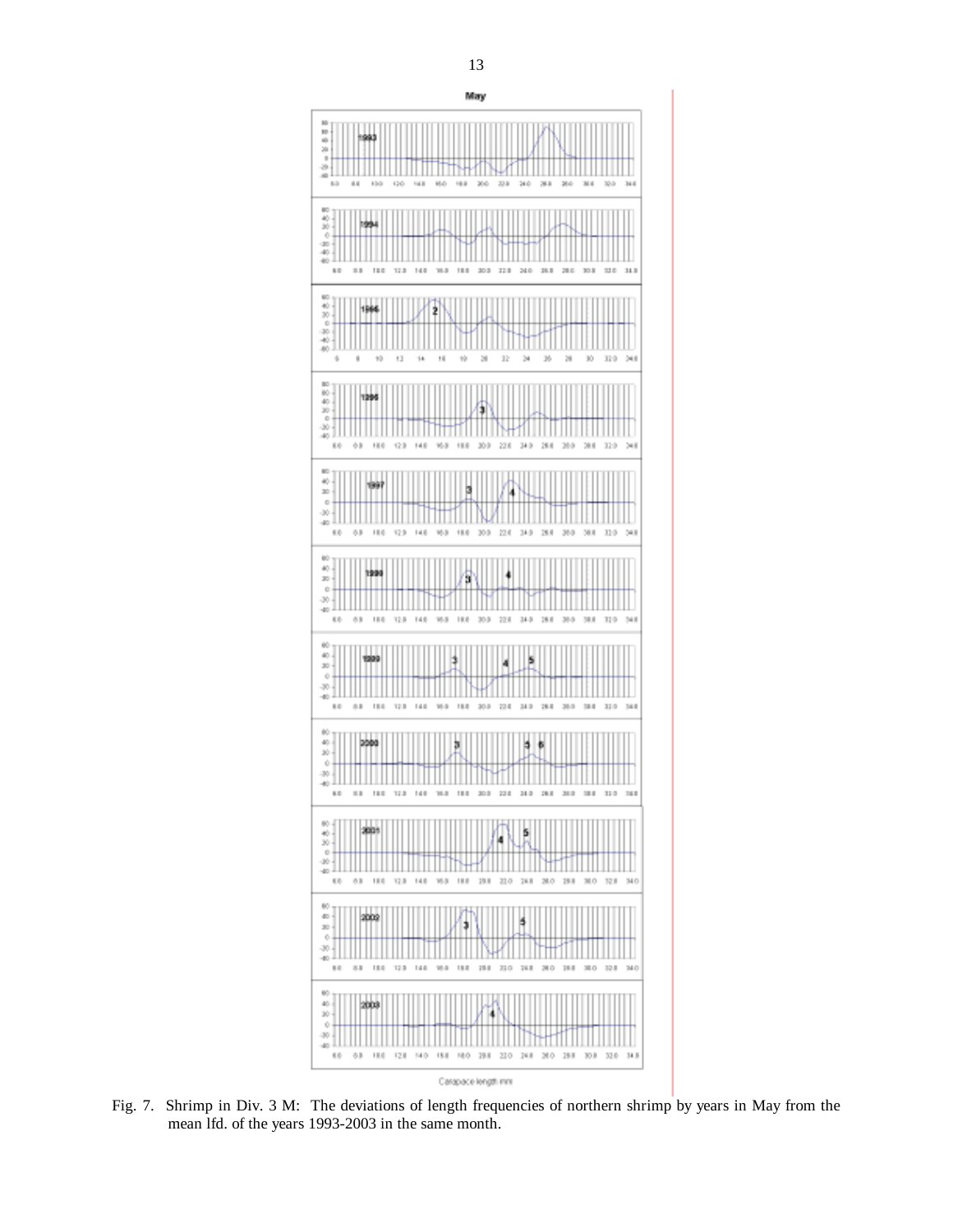

Fig. 8. Shrimp in Div. 3 M: The deviations of length frequencies of northern shrimp by years in June from the mean lfd. of the years 1993-2003 in the same month.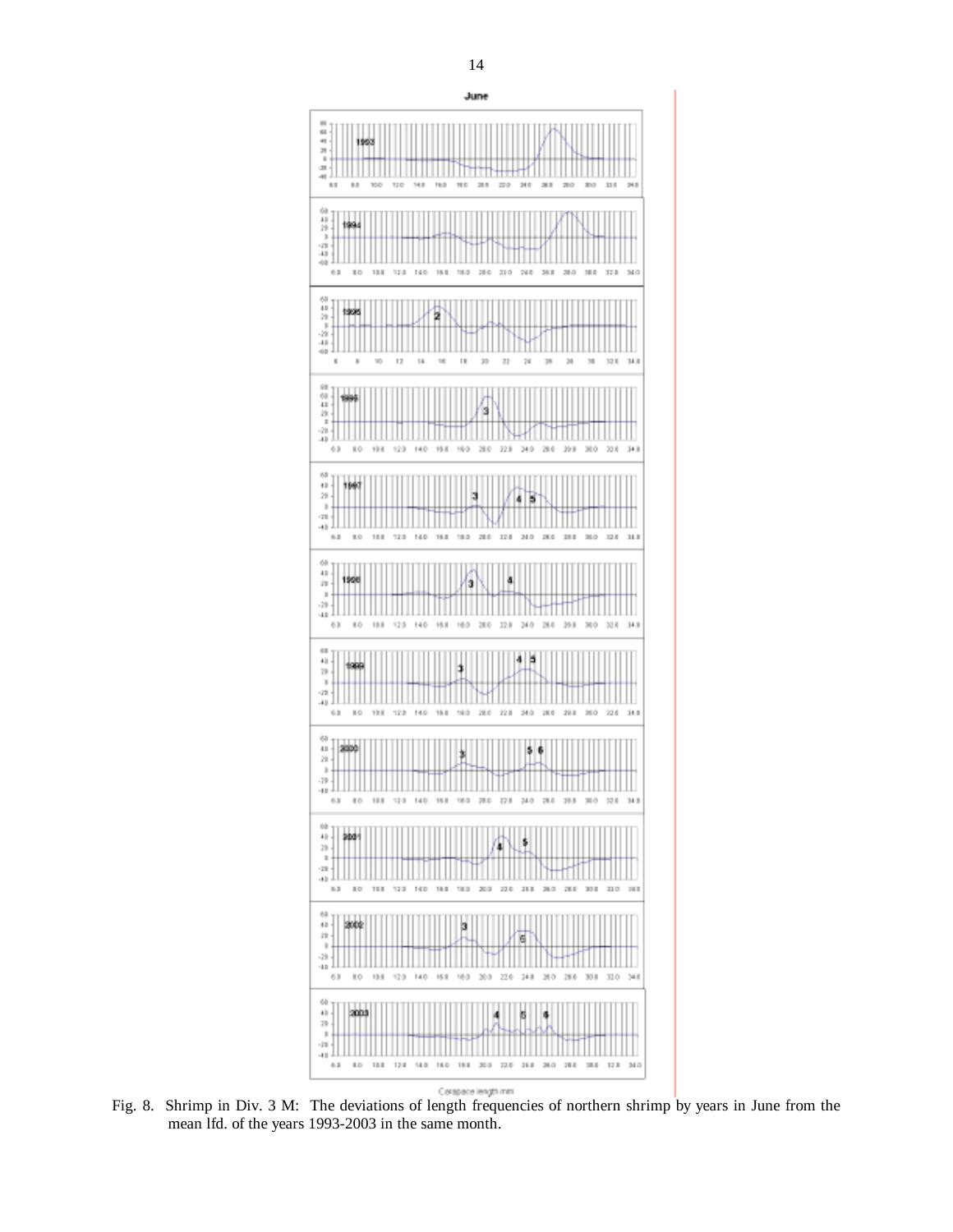

Fig. 9. Shrimp in Div. 3 M: The deviations of length frequencies of northern shrimp by years in July from the mean lfd. of the years 1993-2003 in the same month.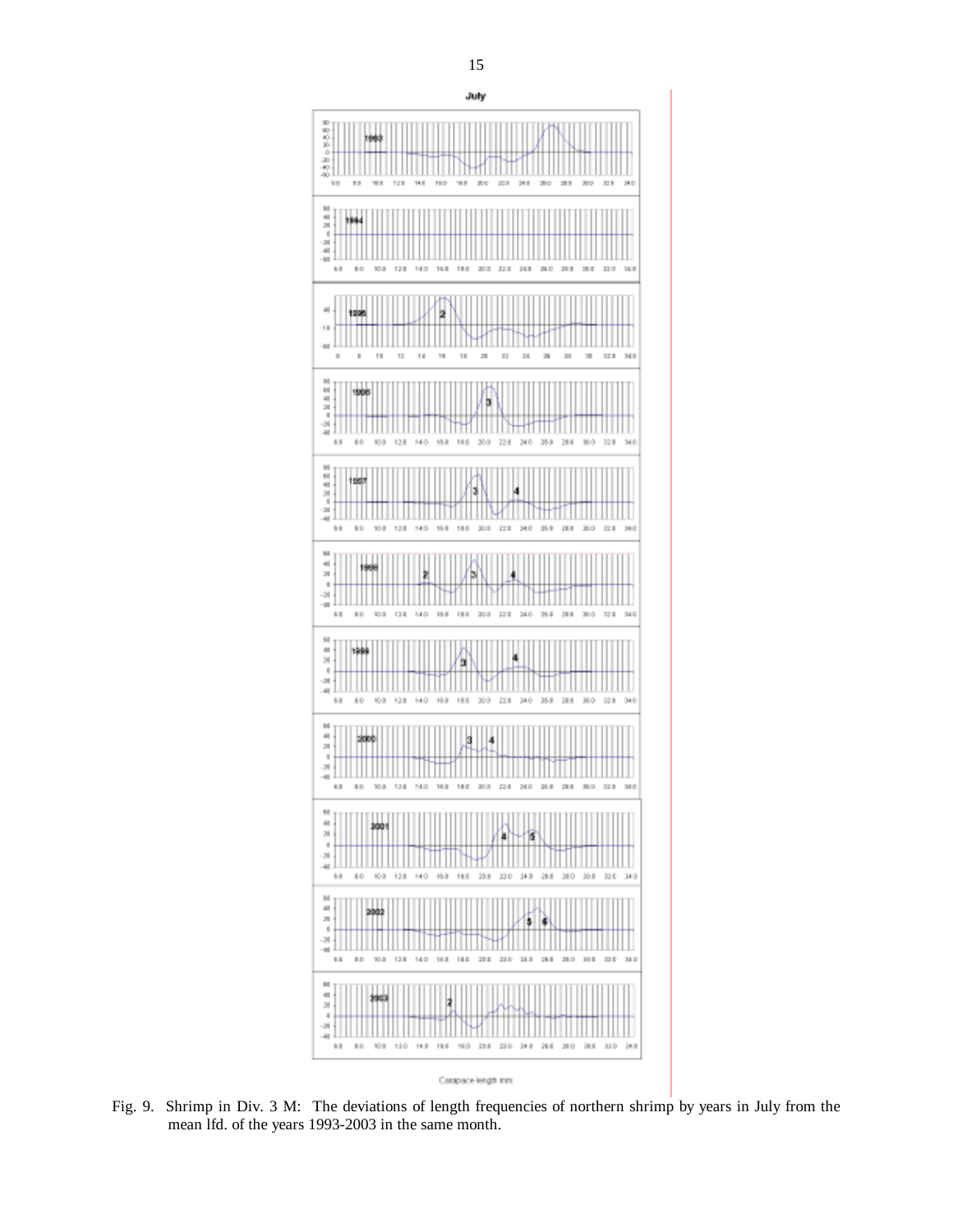

Fig. 10. Shrimp in Div. 3 M: The deviations of length frequencies of northern shrimp by years in August from the mean lfd. of the years 1996-2003 in the same month.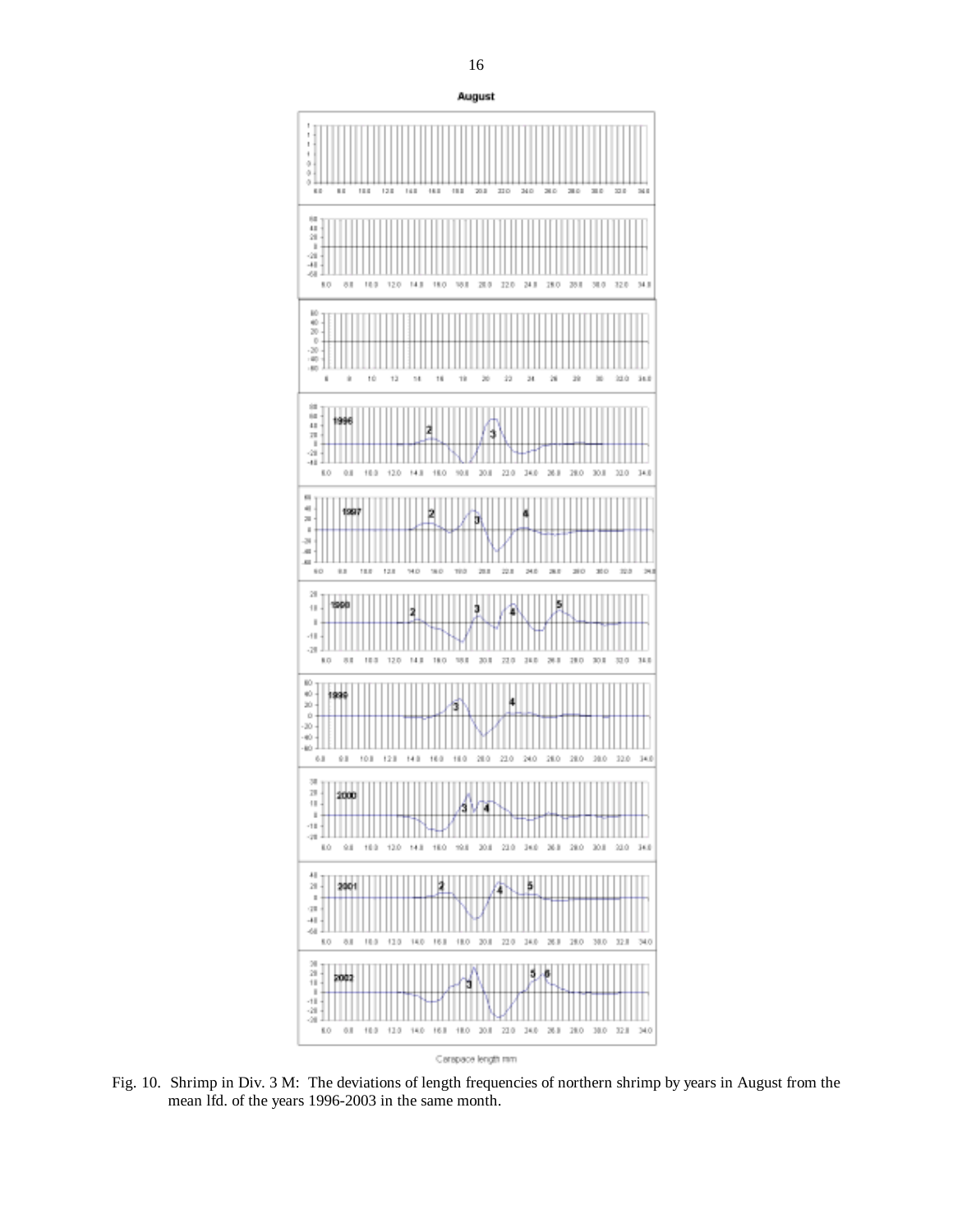

Fig. 11. Shrimp in Div. 3 M: The deviations of length frequencies of northern shrimp by years in September from the mean lfd. of the years 1996-2002 in the same month.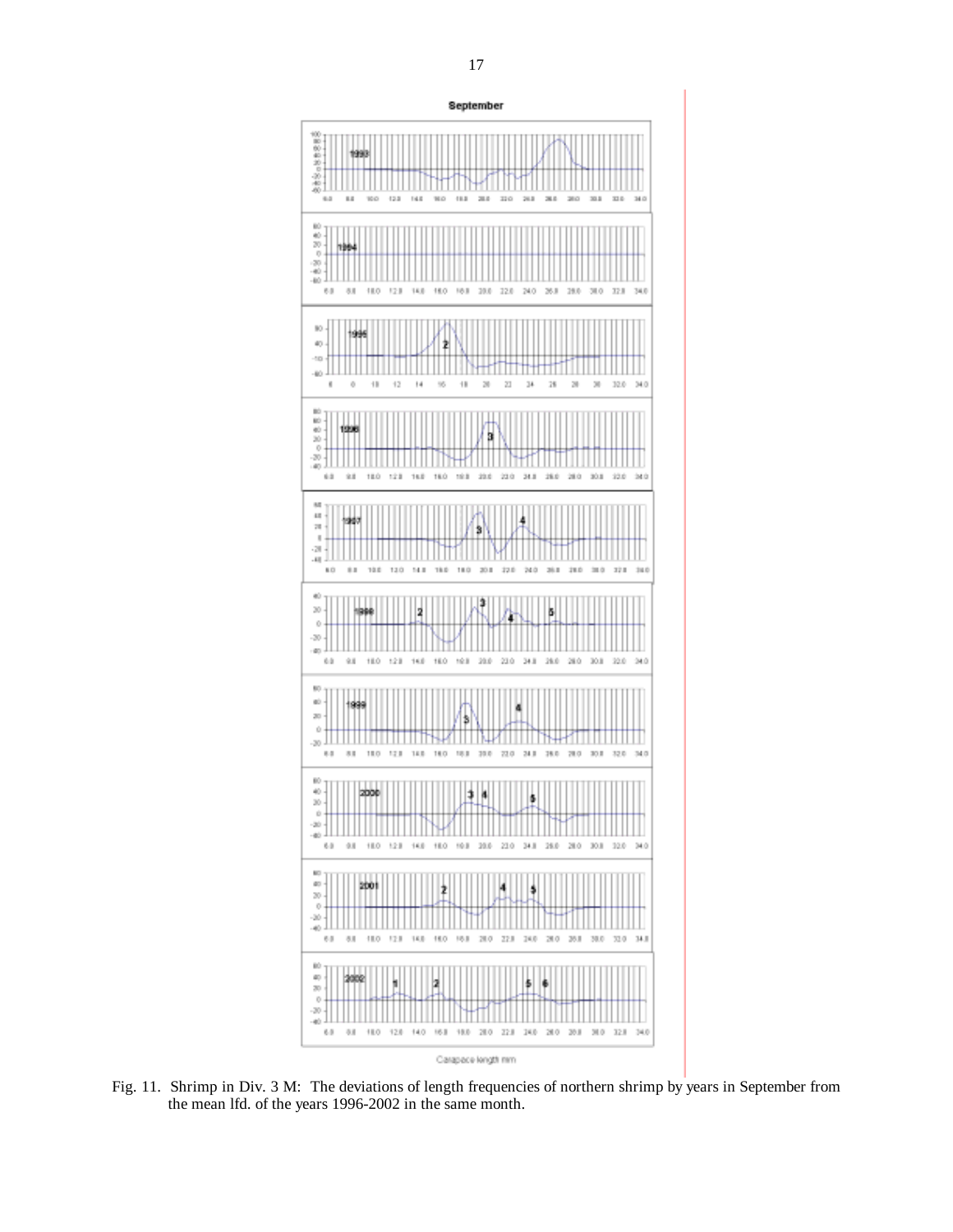

Fig. 12. Shrimp in Div. 3 M: The deviations of length frequencies of northern shrimp by years in October from the mean lfd. of the years 1995-2002 in the same month.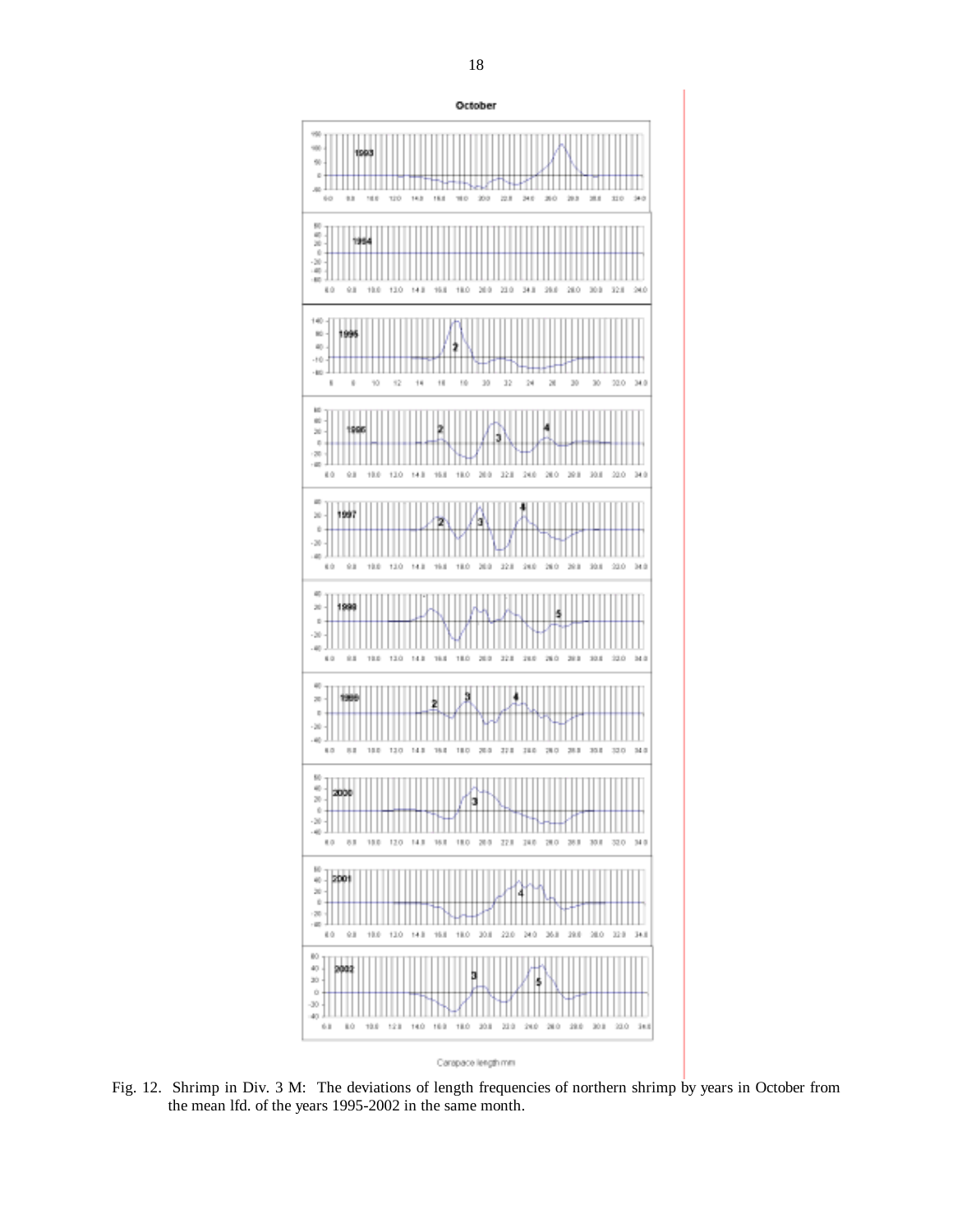

Carapace length mm

Fig. 13. Shrimp in Div. 3 M: The deviations of length frequencies of northern shrimp by years in November from the mean lfd. of the years 1995-2002 in the same month.